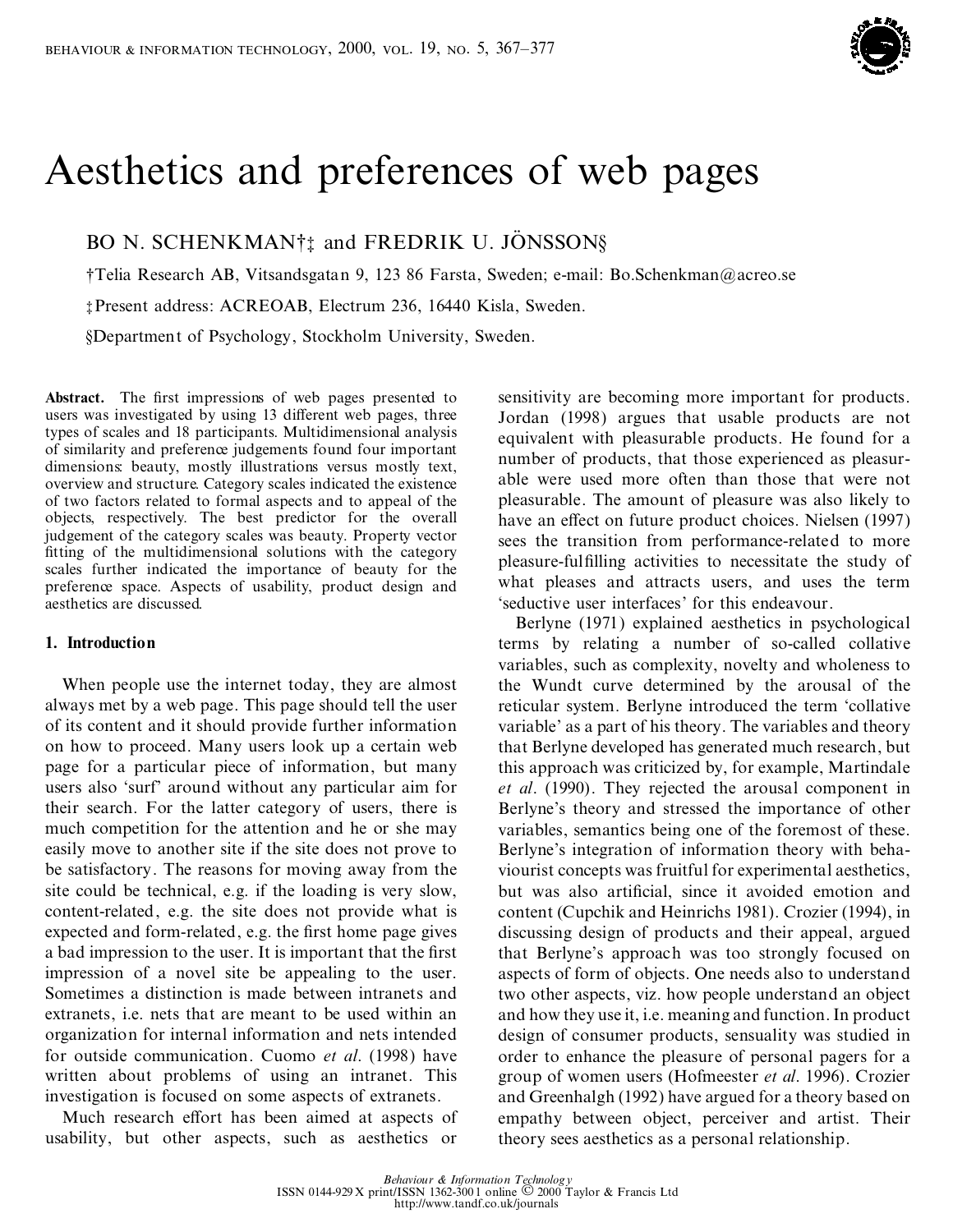A new approach to explain aesthetics is to put it in the framework of evolutionary psychology, (Kogan 1994, 1997). The appreciation of beauty is seen as hard-wired into our genetic set-up and the asethetic feeling fulfils an adaptive, biological function.

Today a web page is an important part of the image of a company or organization. The design profession was active early in forming a corporate design and making the product identity (Heskett 1980). Many Scandinavian firms did, for example, establish an image of quality in consumer goods, such as glass, by their design. For a company today, the first impression that its home page gives will also, we believe, be important for the appeal and attitude towards that company.

The use of a web page is determined by a number of factors: the information provided, the usability of the site and the impression given to the user. The feeling that a person has towards the site may vary from time to time and also within a session. However, a new user's first or second impression of the site will most likely be important in making the user stay. This study  $\overrightarrow{c}$  concentrates on this aspect of use, i.e. the first visual impression that a person gets of a web site. We believe that more formal variables such as those named collative, and others relating, for example, to semantics, are important factors for determining the appeal that web pages may have on users. In this study, the user was studied when he or she was not permitted to move along the site itself.

One useful method for investigating people's perceptions of computer and telecommunication products is by the use of multidimensional scaling (MDS) (see, for example, Batt and Katz 1998). MDS makes it possible to understand underlying psycholo gical structures, and not only surface behaviour, which is visible to an observer. For example, the traditional market research approaches that rely only on overt characteristics such as attitudes are weak predictors of consumer behaviour, while MDS is more effective (Batt and Katz 1998). The perceived value of products has also been an object for modelling by MDS by, for example, Sinha and deSarbo (1998). They argued that this enables us to infer perceived customer value of commercial pro ducts from data without specifying these a priori. The appeal of a web page is, we propose, an instance of perceived value. MDS was used by Berlyne and his group in studying experimental aesthetics as one of their approaches, since they might discover attributes that were predominant in a person's perception of the stimulus material with this method (Hare 1981). Experimental aesthetics is seen as a method to understand aesthetics with the use of experimental methods as compared to the more

traditional methods that often use qualitative and interpretative methods.

The purposes of this study were:

- · to investigate how web pages are experienced aesthetically by a group of users;
- which kind of web pages they prefer and how this preference may be described;
- · what subjective factors determine the overall impression of a web page?

## **2. Method**

### 2.1. *Participants*

Eighteen persons, seven men and 11 women, between the ages of 21 to 43 with a mean of 30 years, participated in the experiment. They were all psychology students and each had had some previous experience in Internet use. Their vision was measured with a Snellen test at 4 m and was considered normal (either corrected or non corrected) for 16 of them. One person had defective sight in one eye (0.13) and another person had defective sight in both eyes (0.5 and 0.4). The MDS solutions when including these people were no different from those where they were excluded. These two people were therefore included in the study, since it was judged that their deficiencies would not affect the purposes of the experiment.

## 2.2. *Stimuli*

As stimuli, 13 different web pages were used. One reason for using this number of web pages was that the time required for each session should not be too long. They were all downloaded from the internet on 9 January 1998. Eight of these were from telecommunication or electronics companies, while the five others were from other fields. Some of the web pages had been given awards for being especially well designed, and designers working in the company of the first author considered some as ugly. The web pages used were all in colour and are shown in figure 1 together with their respective web addresses. At the time of the experiment, the web pages were expanded to fill the entire computer screen.

## 2.3. *Computer system*

Two identical PC systems from Digital were used for the presentation of the web pages. They had identical 17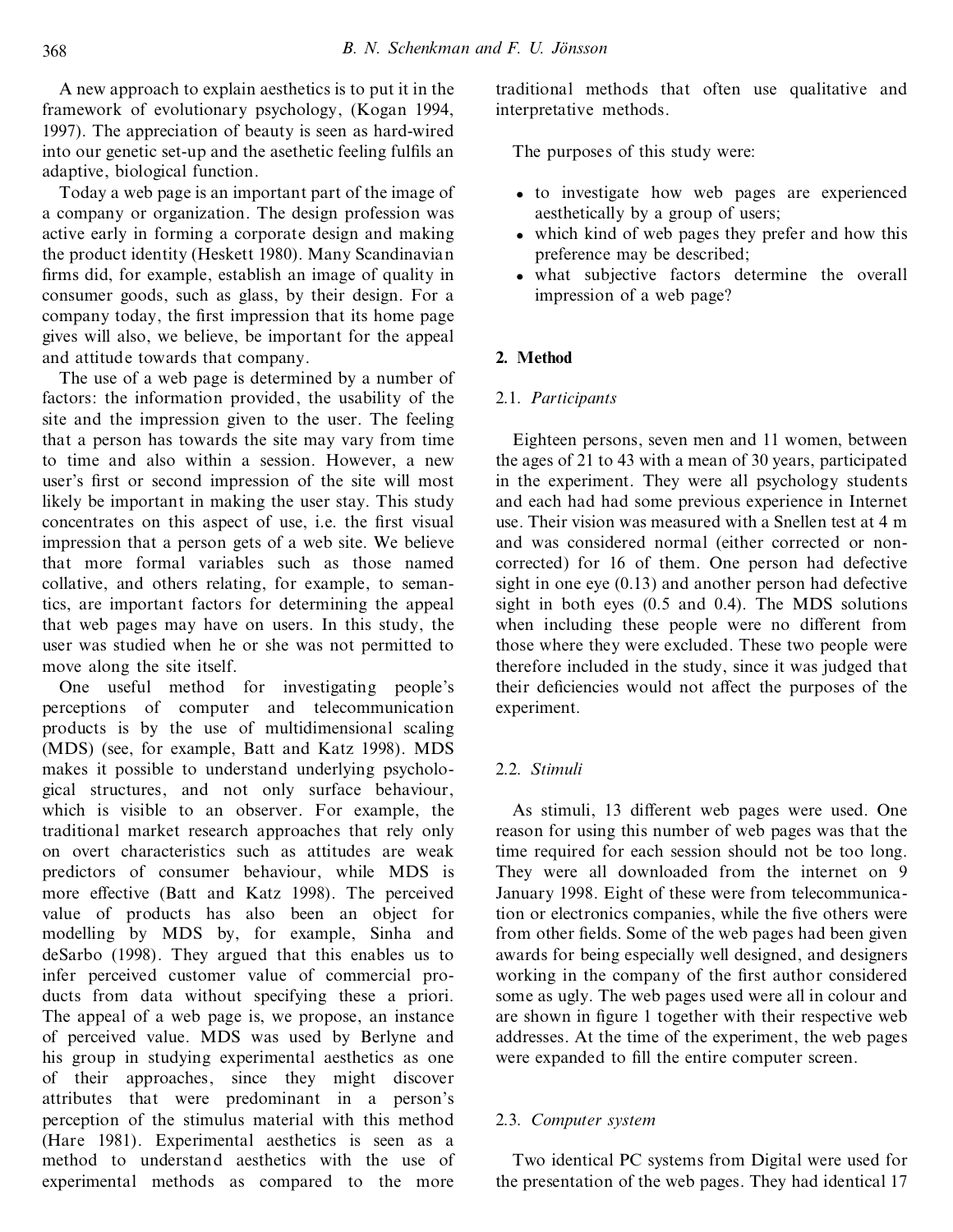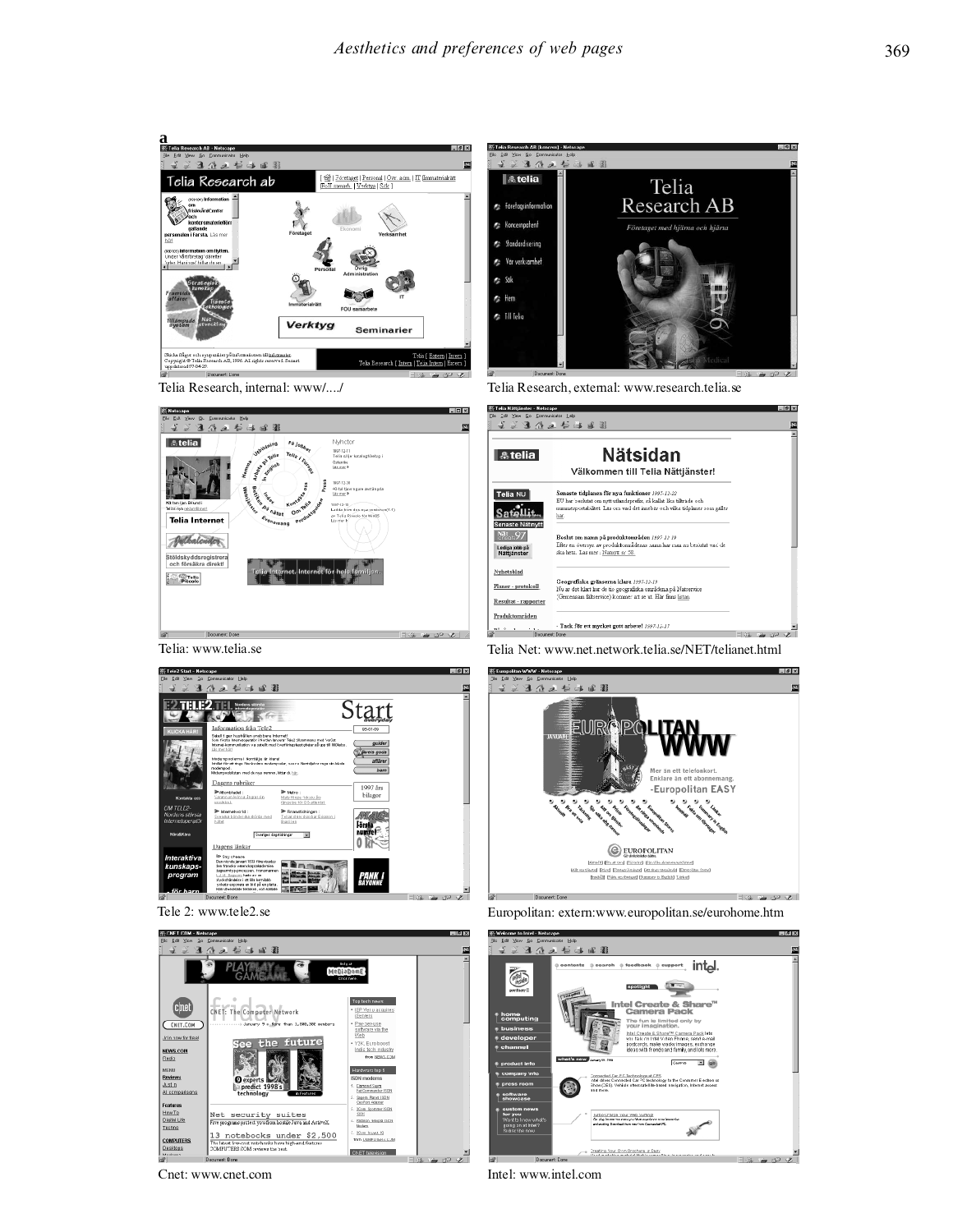inch monitors, each with a resolution of  $800 \times 600$  pixels at a picture frequency of 85 Hz. The contrast and brightness settings were set to equivalent values for the two monitors. For visibility reasons, each screen was tilted 18.7 degrees away from the observer.

The luminance distribution on each screen was measured in darkness with a Hagner photometer, 1<sup>°</sup> aperture, according to ISO 9241 (1992). The centres of the screens had maximum luminance values of 96 cd/ $m<sup>2</sup>$ and 92 cd/ $m^2$ , respectively. At the time of the experiment, the ambient illumination brightness was set to 100 lx.

#### 2.4. *Room conditions and apparatus*

Fluorescent lamps, Philips T1D 36W/83, served as light sources. These were mounted behind and above the subject. The two monitors were placed next to each other on a light brown wooden table. The person sat on a chair in front of the screens, at a comfortable distance. The distances from the eyes of the participants to the centres of the screens varied between 0.53 m and 1 m. The mean distance was 0.75 m.

The experiment took place in a chamber where the side walls and the wall in front of the person were



Krook Consulting: www.krookconsulting.s e

Figure 1. Web pages used as stimuli, with their web addresses as of 9 January 1998.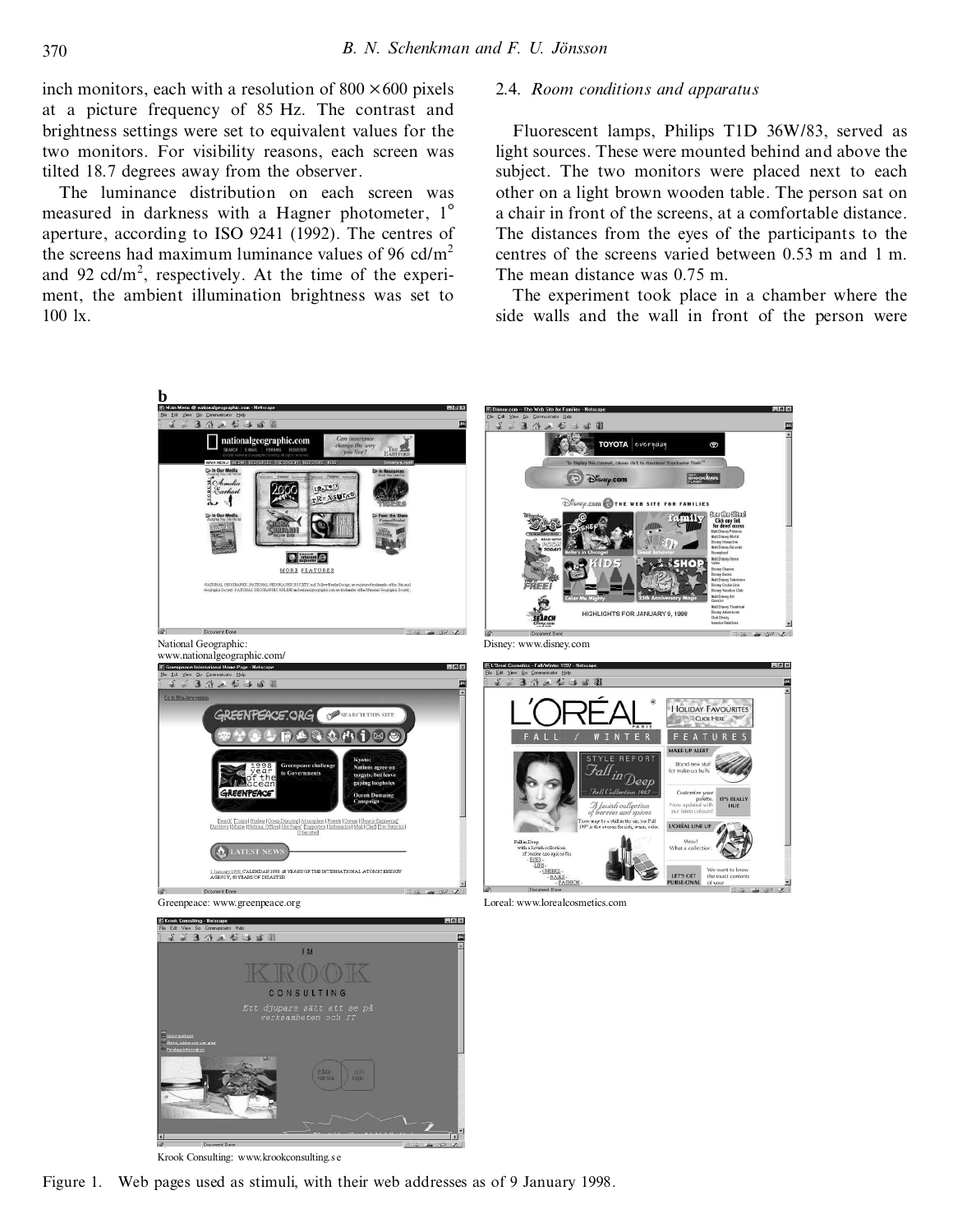made out of grey, low reflecting fabric. The visual field outside of the screen and the table thus had a grey, homogeneous character. The two authors judged the colours in the room, where the experiment was being conducted. The judgements were made according to the Swedish colour standard, Natural Colour System (NCS) (Swedish standard SS 01 91 02, 1989). The colour of the upper part of the plastic bezel around the screen and the colour of the cloths in front of the subject corresponded to NCS-1000 and NCS-4500, respectively, while the table corresponded to a value between NCS-3020-Y30R and NCS-3030-Y30R.

# 2.5. *Task and procedure*

After an introduction to the experiment and the eye sight tests, the participant was taken to the room where the experiment was set up. The instructions were given in writing and then verbally, if needed. The person was seated in front of the two monitors. The task in the first session was to make pairwise comparisons between the web pages. For each pair, the participant was to indicate his or her judgement of similarity and of preference, respectively, between the two web pages. There were two scales with the endpoints indicated. The English translations of the end points of the similarity scale were named `Fully similar' and 'Fully dissimilar' with no other designations. The endpoints of the preference scale were `Left hand web page preferred completely' and 'Right hand web page preferred completely' with the middle point designated as 'No difference'. The participants wrote down their selections on a piece of paper. There was no time limit for the experiment and the participants could take as much time as was needed to make their judgements. They were not permitted to use the keyboard or the mouse and the experimenter changed the web pages. The web pages were presented in a random order and position (left or right), so that possible effects of order and position were balanced out.

After a short break, the person was seated in front of only one monitor. The other monitor was turned off. The task was now to judge each of the web pages on seven bipolar category scales divided from 1 to 7 in equal steps. The English translations of the Swedish labels are Complexity, Legibility, Order, Beauty, Meaningfulness, Comprehension, and Overall Impression. For example, `very bad overall impression' and `very good overall impression' were designated 1 and 7, respectively, at the endpoints of the scale for Overall Impression. As previously, no time limit was

given and the experimenter changed the web pages. The web pages were presented in a random order to each participant.

The scales were described on a separate piece of paper. Complexity describes how complex and ambiguous the web page is, in contrast to being simple and clear. Legibility describes how legible the page is, i.e. how the graphics, typography, layout etc., appeared. Order describes how ordered the page is, i.e. if it was clear and distinctly structured. Beauty was indicated by how beautiful and appealing the person thought the page to be as opposed to how ugly it was. Meaningfulness meant if the page was judged to be meaningful, as opposed to meaningless. Comprehension describes if the page was easy to understand, as opposed to being difficult to understand. Overall Impression meant the total impression that the web page gave, ranging from very bad to very good.

# **3. Results**

# 3.1. *Analysis A-Similarity data*

The similarity judgements of the subjects were analysed by the Statistica (StatSoft 1995) program. According to Borg and Groenen (1997), it uses the Guttman-Lingoes initial configuration and employs the MINISSA algorithm (Roskam and Lingoes 1981), which does an ordinal multidimensional scaling. A screen test and the number of objects indicated that three dimensions would be optimal. The heuristic rule of Kruskal and Wish (1978), states that  $I-1 > 4R$ , where I are the number of stimuli and R are the number of dimensions. Since I was equal to 13 objects, R should not be greater than three.

The MDS solutions were interpreted by visual inspections. The main criterion was interpretability. Two of the dimensions are illustrated in figure 2. These are superimposed on the axis of the solution found by the program. The overview dimension describes how lucid, clear and easy to understand the web page is. For example, Telia Research external and Krook consulting web pages are highly loaded on this dimension. The second dimension was interpreted as a web page containing mostly illustrations (or pictures) or mostly text. For example, the Disney web page has many pictures.

The third dimension, which is not illustrated here, describes the existence of an underlying structure. The web pages are clustered into different groups depending on their geometric structure, where symmetry is one component. The groups found were: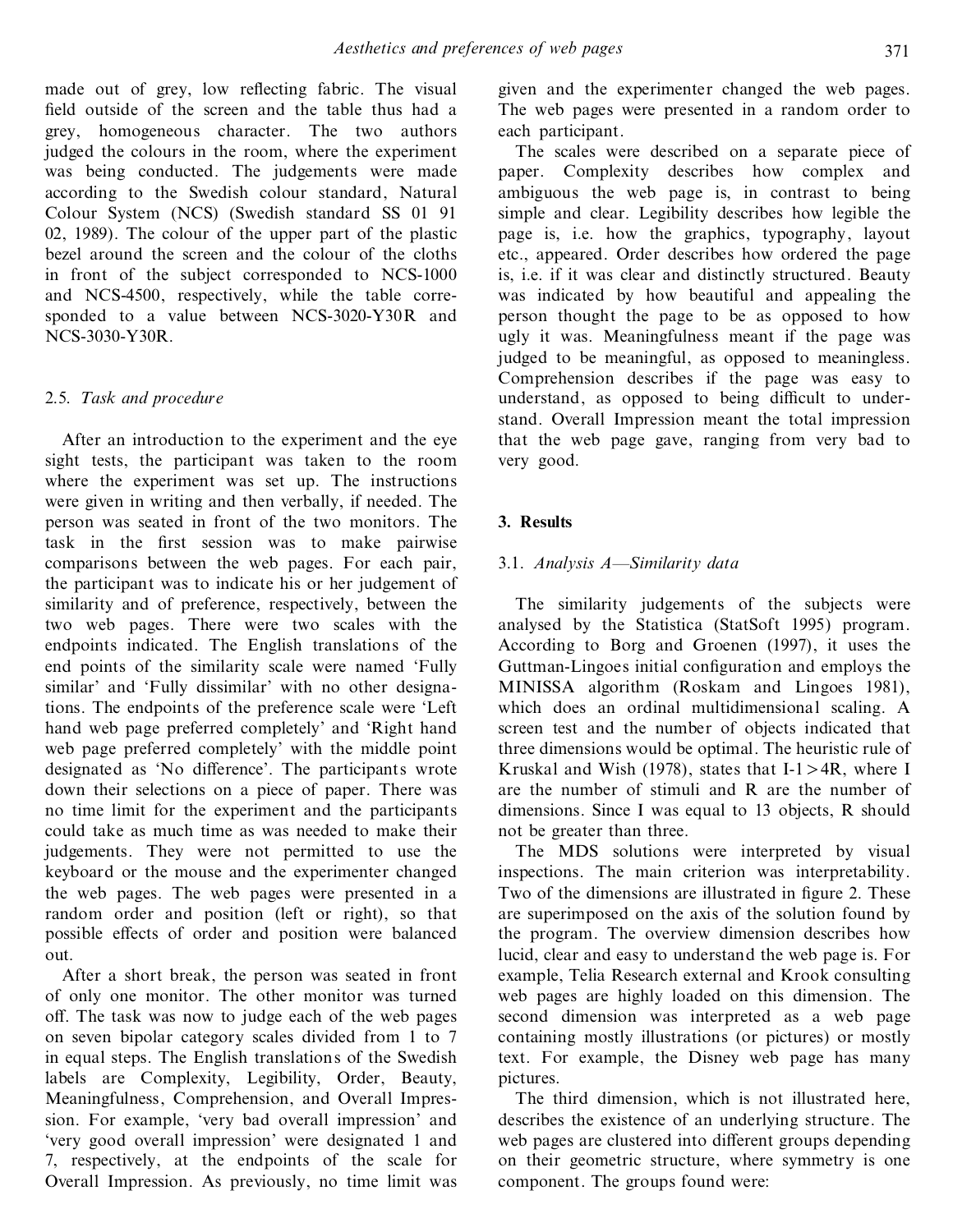

Figure 2. Two of the dimensions superimposed on the axis of the MDS solution for the similarity judgements of the web pages.

- · web pages with two clear divisions on the page;
- a strong symmetrical form;
- a compromise between these two: and
- no discernible simple structure.

One web page, of the perfume company l'Oreal, was located by itself. This page had artistic balance, as in a painting, rather than the symmetric balance mentioned above.

## 3.2. *Analysis B*—Preferences

The preference judgements of the participants were analysed by the program Multidimensional Analysis of Preference Data (MDPREF) which was developed by Chang and Carroll (1969). MDPREF uses a vector model for the representation of the MDS solution. The individual participants and each object are shown as vectors. The highest preference for a participant is located at the end of that individual's vector. Vectors in the same solution also represent the average preferences for the objects. One may thus inspect the preferences of a particular individual for the different objects and also compare these preferences to those of the other participants in the study. Although the sequential approach of MDPREF has been criticized (Borg and Groenen 1997: 257), it is still a popular program especially in market research. A three dimensional solution was selected. Criteria were interpretability and the heuristic rule of Kruskal and Wish (1978), mentioned above.

The three dimensions were beauty, mostly illustrations versus mostly text and overview. The first two dimensions are seen in figure 3, along with the vectors for each person. Two dimensions found for the preference data were thus interpreted to have the same meaning as the dimensions of the similarity data, viz. overview and mostly illustrations versus mostly text. The third dimension, which was not found for the similarity judgements, was interpreted as a beauty dimension. Support for this interpretation was given from the values on the category scale beauty, since this dimension fairly well describes the web pages with high ratings on this scale.

One may notice that several of the subjects tended to prefer web pages in the upper or left part of figure 3, i.e. those that were interpreted as beautiful or graphically dense.

## 3.3. *Analysis* C-Category scales

The mean values for the web pages using category scales are shown in table 1. It is evident that some web pages are consistently given higher mean values, while others are seen in a less positive light. It should be noted that a high value on the complexity scale actually means lack of complexity, i.e. simplicity.

In order to determine what factors were important for the overall impression of the web pages, a multiple regression was performed on the category scales, with the Overall Impression scale as the dependent variable and the other six as the predictors. The means of the two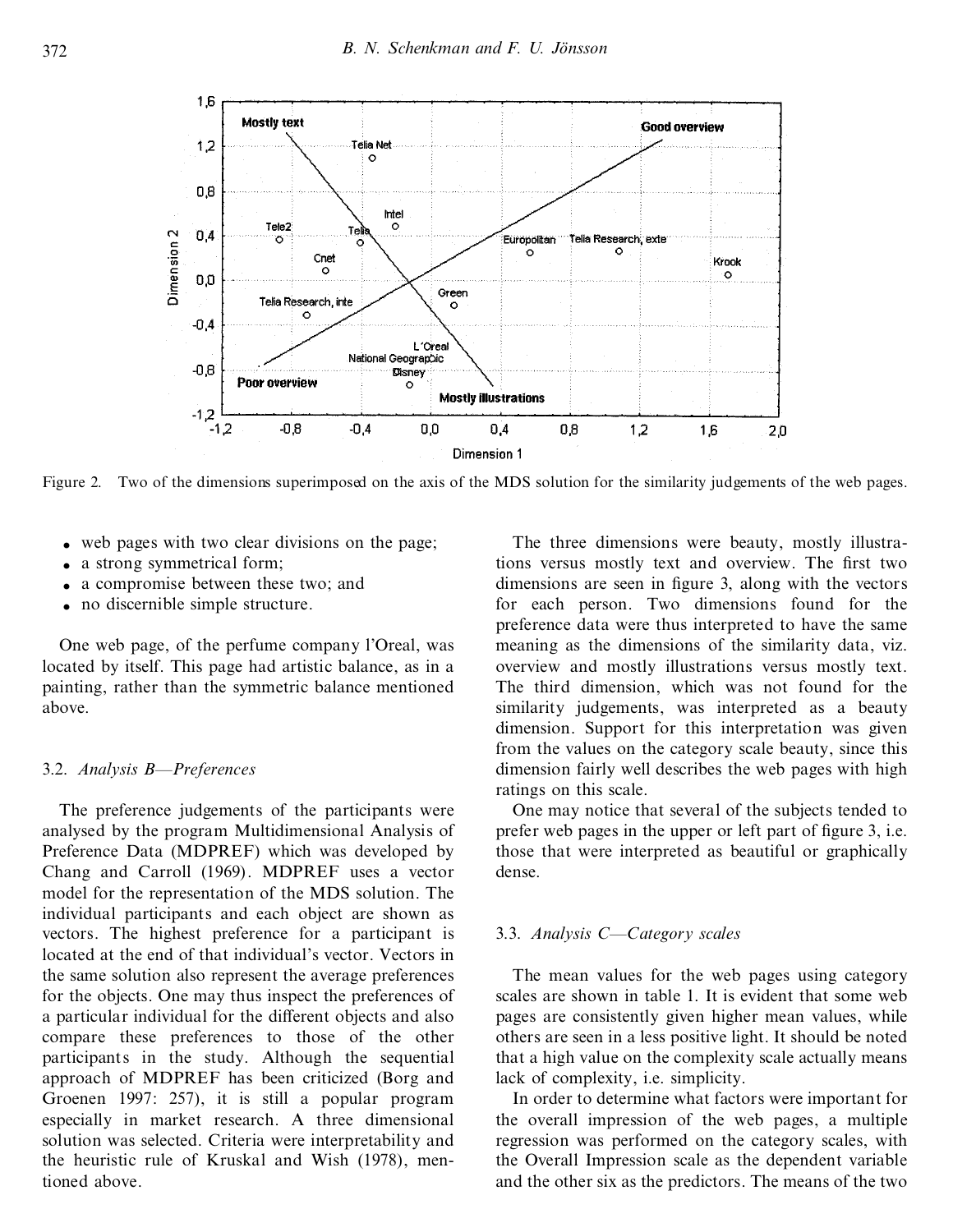

Figure 3. Two of the dimensions superimposed on the axis of the MDS solution for the preference judgements of the web pages, with numbers representing each participant's preference vector.

|                         | Category scale        |      |       |        |      |      |                                                 |
|-------------------------|-----------------------|------|-------|--------|------|------|-------------------------------------------------|
| Web page                | Complexity Legibility |      | Order | Beauty |      |      | Meaningfulness Comprehension Overall Impression |
| Telia Research-Internal | 4.02                  | 4.46 | 4.05  | 3.88   | 4.28 | 4.89 | 4.39                                            |
| Telia Research-External | 6.42                  | 6.48 | 6.49  | 5.66   | 4.58 | 5.87 | 5.80                                            |
| Telia                   | 4.22                  | 4.19 | 4.02  | 3.45   | 4.06 | 4.63 | 3.87                                            |
| Telia Net               | 5.43                  | 5.61 | 5.53  | 3.12   | 4.03 | 5.34 | 4.28                                            |
| Tele2                   | 2.96                  | 4.18 | 4.06  | 3.68   | 4.46 | 4.86 | 4.29                                            |
| Europolitan             | 5.68                  | 5.34 | 5.74  | 4.26   | 4.58 | 5.65 | 4.97                                            |
| Cnet                    | 3.19                  | 3.95 | 3.97  | 3.68   | 3.97 | 4.05 | 3.99                                            |
| Intel                   | 4.01                  | 4.32 | 4.72  | 4.43   | 4.18 | 4.71 | 4.67                                            |
| National Geogr.         | 4.13                  | 3.88 | 4.40  | 5.08   | 4.64 | 4.24 | 4.90                                            |
| Disney                  | 3.99                  | 4.17 | 4.44  | 4.51   | 4.30 | 4.83 | 4.59                                            |
| Greenpeace              | 4.28                  | 4.17 | 4.67  | 3.93   | 4.88 | 4.26 | 4.16                                            |
| Krook Consulting        | 6.01                  | 5.32 | 5.01  | 2.70   | 3.08 | 4.45 | 3.31                                            |
| L'Oréal                 | 4.13                  | 4.75 | 4.59  | 5.55   | 3.94 | 5.21 | 5.41                                            |

Table 1. Mean judgements of the category scales for the web pages.

judgements of each subject were analysed for each web page and scale, 234 cases total. The result was  $R^2 = 0.86$ (adjusted), with  $F(6, 227) = 231$ , and significance at the  $p = 0.05$  level.

The non-standardized B-weights for complexity, legibility, order, beauty, meaningfulness and compre hension were -0.11, 0.26, -0.03, 0.64, 0.12 and 0.25, respectively, with *t*-values of -2.9, 4.9, -0.60, 23.0, 3.7 and 5.2, respectively, all except that for order being significant at the  $p = 0.05$  level. The highest *t*-value was for beauty as an indicator of overall impression. A similar regression analysis with beauty as the dependent variable showed that its best predictor was Overall Impression.

In order to further understand the relations of the category scales to each other, a principal component analysis (see, e.g. Gorsuch 1974) was performed on the mean values of the category scales, where the web pages were the 13 individual cases. The analysis showed two factors with eigenvalues larger than 1.0, with explained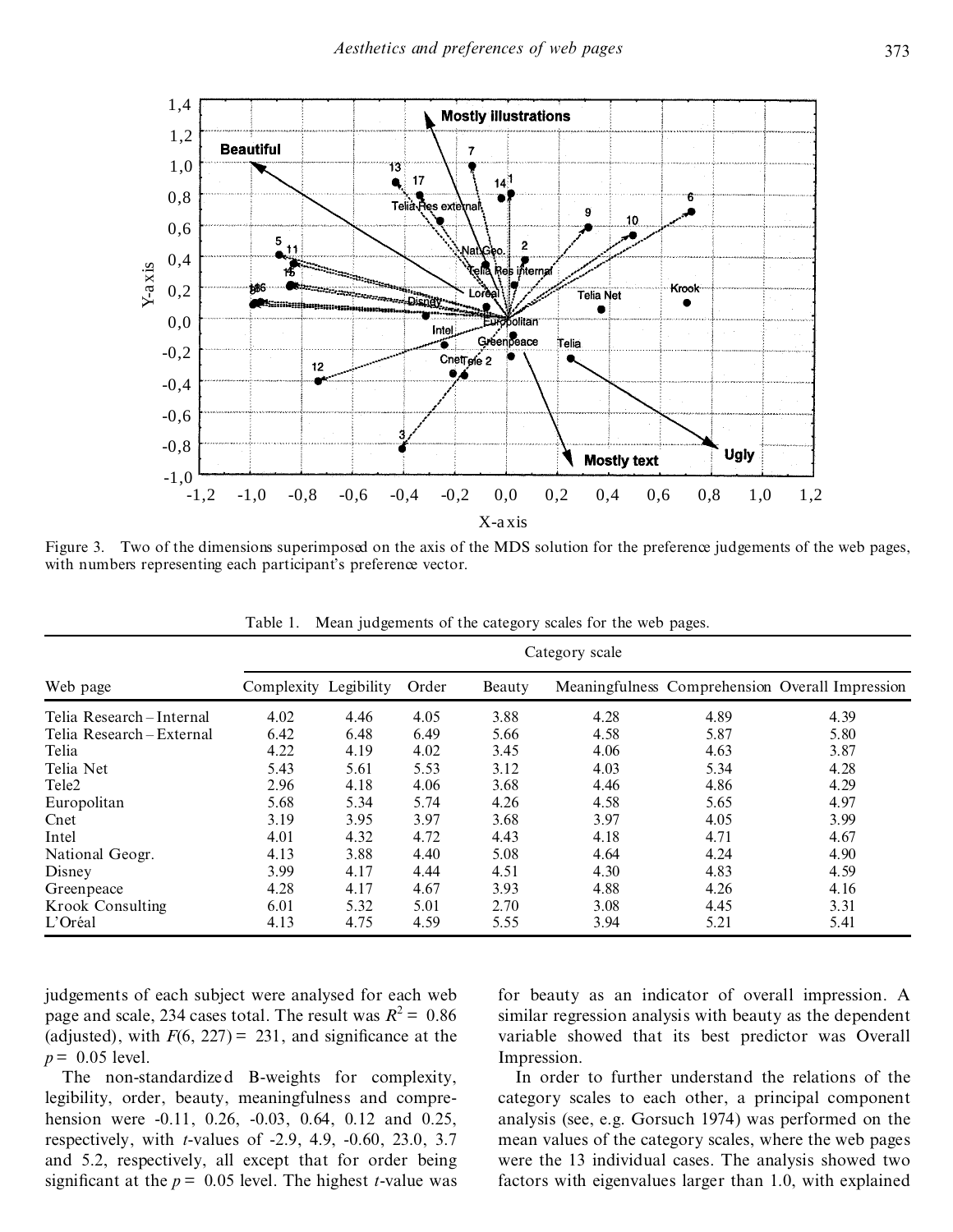

Figure 4. Factor loadings for category scales of Factor 2 plotted against those of Factor 1.

variances being 43% and 35% , respectively. The varimax-rotate d solution (Gorsuch 1974) is shown in figure 4, where the factor loadings of the two factors for the variables are plotted against each other.

The principal component analysis shows that Com plexity, Legibility and Order are grouped together. This grouping supports the notion of collative variables, but does not indicate their importance. The more semanticrelated variables of Meaningfulness, Beauty and Overall Impression are also grouped together, indicating the importance of beauty and meaningfulness for the overall impression. The variable Comprehension falls between these two clusters of variables, but closer to the first three. Tentatively, Factor 1 in this analysis may be named a Formal factor, while Factor 2 may be named an Appeal factor.

## 3.4. *Analysis D—Property vector fitting*

In Analysis A, B and C above, the similarity data, preference data and category scales ratings, respectively, were analysed separately. In order to relate the data from the two MDS analyses to that of the category scales, the program Property Fitting by Optimizing Nonlinear or Linear Correlation (PROFIT) by Chang and Carroll (1968) was used. The result of this was Analysis D. PROFIT is a multidimensional procedure that relates a stimulus space to independently deter mined physical attributes (or scales) called properties. In property vector fitting, hypotheses about stimulus attributes are represented by, for example, category scales, which describe characteristics of the stimuli. If the parameter embodied in a property scale is important for the group being investigated and assuming that stimulus differences of the attribute were used to judge similarity (or preferences), then the ratings of that scale should be predictable from the MDS-derived configuration (Jones and Koehly 1993).

The starting co-ordinates were the results from analyses provided from the previous multidimensional scalings. For the similarity data, the input was the final configuration for the dimensions and the web pages, which had been obtained from the Statistica package in Analysis A using the MINISSA algorithm. For the preference data, the original stimulus space used was the so-called normalized stimulus matrix provided by the MDPREF program in Analysis B. The `physical' attributes in this context are the mean values of the category scales for each web page as provided through Analysis C.

The direction cosines of fitted vectors in normalized space for the similarity data from Analysis A and for the preference data based on the normalized stimulus matrix from Analysis B are shown in tables 2 and 3, respectively. These constitute Analysis D. A linear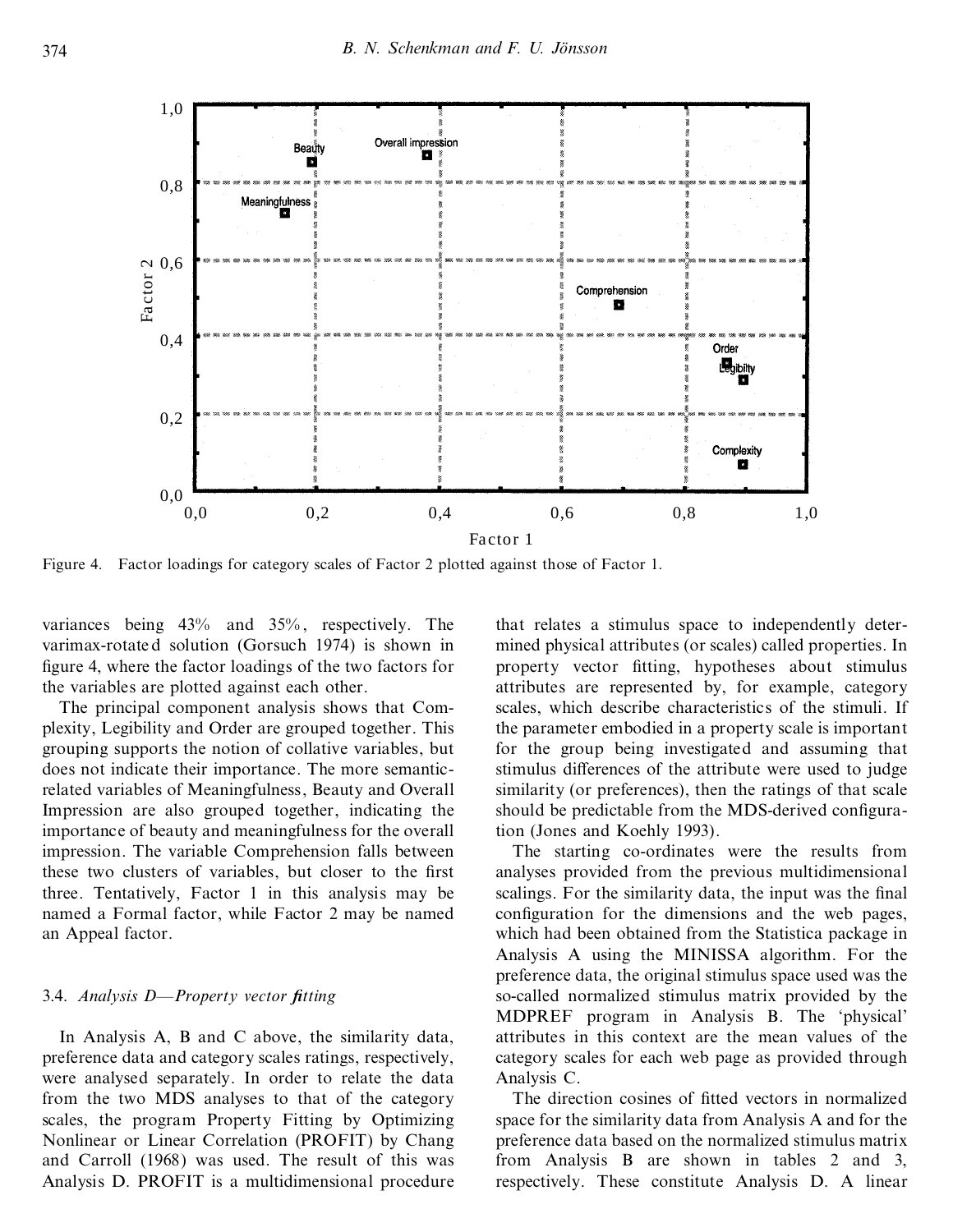approach was used in these analyses. The tables show the correlations between the property vectors and the underlying dimensional space.

The resulting PROFIT analysis for the similarity data of Analysis D (see table 2) shows that the vectors for Complexity and Legibility are closely related by having the same direction and magnitude on one of the dimensions. Lack of complexity is thus closely related to legibility, since high values on the Complexity scale indicated simplicity. A second dimension is characterized by the Overall Impression, Legibility, Comprehension and Order vectors, giving support to the overview dimension identified in the similarity analysis and shown in figure 2.

The PROFIT analysis for the preference data of Analysis D (see table 3) shows that Complexity and Meaningfulness have opposite directions in one dimension. Complexity is also related to Legibility and Order in that dimension. A second dimension shows that Beauty and Meaningfulness have the same directions. Beauty and the Overall Impression form the basis for a third dimension. Thus, the Beauty scale played a more prominent role in the preference data than in the similarity judgements. This supports the Beauty dimension identified in figure 3 of Analysis B.

| Table 2. Direction cosines of fitted vectors in normalised |
|------------------------------------------------------------|
| space for the similarity judgements.                       |

|                    | Dimension |               |         |  |
|--------------------|-----------|---------------|---------|--|
| Vector             |           | $\mathcal{L}$ | 3       |  |
| Complexity         | 0.84      | 0.44          | 0.33    |  |
| Legibility         | 0.73      | 0.67          | 0.16    |  |
| Order              | 0.62      | 0.70          | 0.37    |  |
| Beauty             | $-0.57$   | $-0.68$       | $-0.47$ |  |
| Meaningfulness     | $-0.50$   | $-0.06$       | 0.87    |  |
| Comprehension      | 0.62      | 0.67          | 0.42    |  |
| Overall Impression | $-0.06$   | 0.90          | 0.44    |  |

Table 3. Direction cosines of fitted vectors in normalised space for the preference judgements.

| Vector             |         | $\mathfrak{D}$ | 3       |
|--------------------|---------|----------------|---------|
| Complexity         | 0.91    | 0.40           | $-0.11$ |
| Legibility         | 0.70    | 0.59           | 0.40    |
| Order              | 0.74    | 0.51           | 0.43    |
| Beauty             | 0.05    | $-0.58$        | 0.81    |
| Meaningfulness     | $-0.85$ | $-0.52$        | $-0.06$ |
| Comprehension      | 0.43    | 0.58           | 0.69    |
| Overall Impression | 0.07    | $-0.32$        | 0.95    |

## **4. Discussion**

The similarity judgements for the web pages, Analysis A, showed illustrations versus text, overview and possibly structure to be important dimensions. The preference analysis, Analysis B, indicated that the important dimensions are illustrations versus text, overview and beauty. The category scales, Analysis C, showed that Beauty was an important predictor of the Overall Impression. Different kinds of measures thus indicate that the beauty of a web page is an important factor determining how it will be experienced and judged. The overview dimension found in this study, was also shown by Severinsson (1992) to be important in the context of work with computer displays, especially when the person is using a word processing program.

The property vector fitting between the similarity and preference judgements with the category scales, Analysis D, indicated that (lack of) Complexity, Legibility and Order are important components of one dimension in both MDS spaces. Beauty was a stronger component in the preference space. For the similarity space, Overall Impression is in the same direction as Order, but Order is in the opposite direction to Beauty. In the preference space, the Overall Impression and Beauty scales were in similar directions as seen by the cosine angles. Thus, observers may judge web pages to be similar based on the amount of Complexity, Legibility and Order, but they may like them based on their Beauty.

The scales—Complexity and Order—proposed by Birkhoff (1933) and Berlyne (1971) in the classical experimental literature of aesthetics do not seem to be important for how the appeal of web pages was experienced in the present study. Judging from the preference data, a combination of pictures and beauty is important for the appeal. We assume here that the preference of a web page is closely related to its appeal. Schenkman and Fukuda (1997) arrived at a similar conclusion in a study of systematic variations of one web page. The conclusions in this paper are supported by the results of the factor analysis. The participants apparently group Overall Impression, Beauty and Meaningfulness together at the high end of the Appeal factor, while Order, Legibility and Complexity are at the high end of the Formal factor.

These interpretations of the results support the critical views of the behaviourist approach of Berlyne (1971). Aesthetic communication, i.e. how observers perceive objects of art, does not only involve the properties of the object, but also the `decoding' and interpretation of the observer. However, Berlyne's work is still a fundamental work of experimental aesthetics (Cupchik and Heinrichs 1981).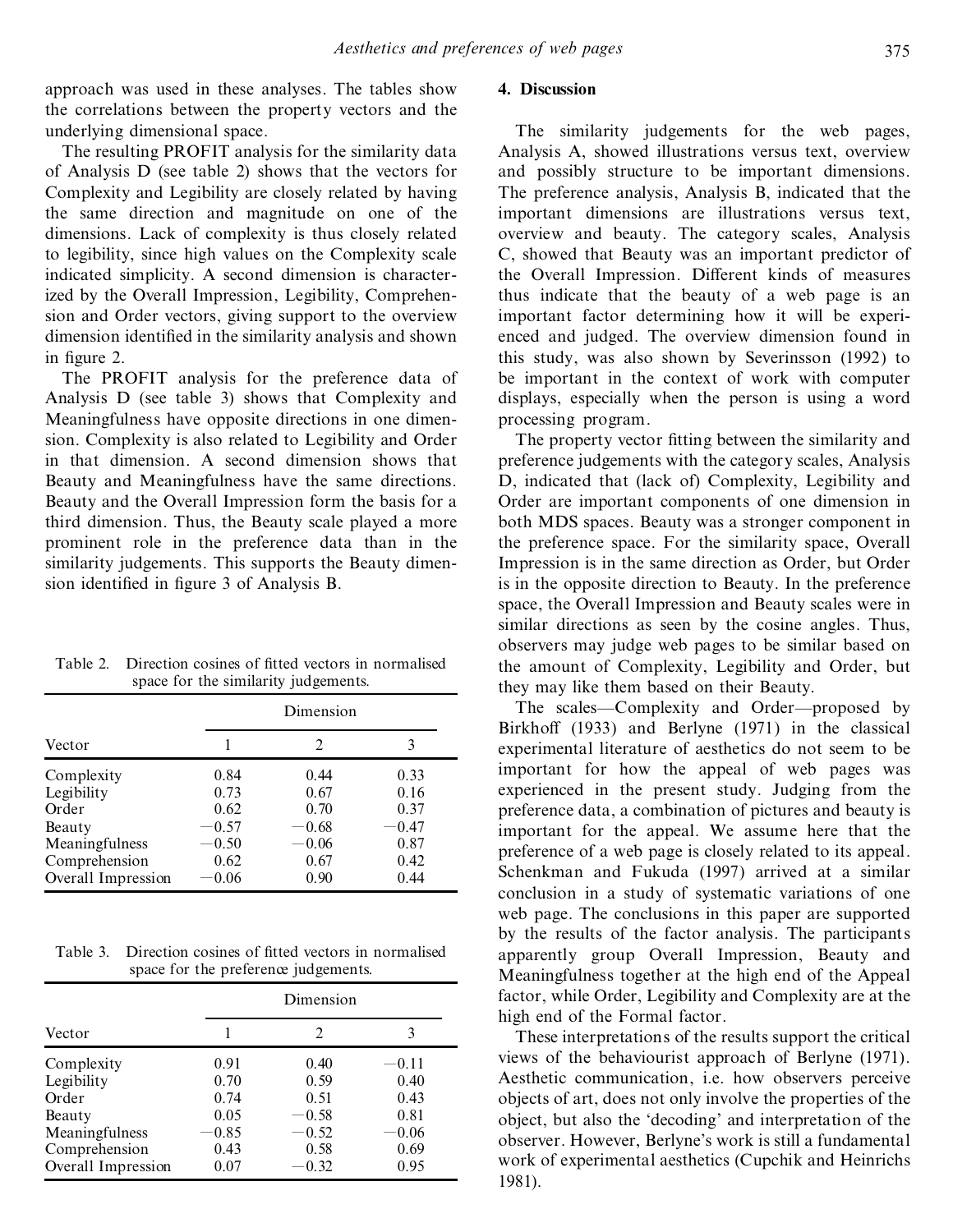This study was of the first impressions of web pages. The subjects were further limited in that they could not use the keyboard or the mouse. A user's preference for a particular web site in a practical situation will probably also be influenced by factors such as usability, information richness, loading speed and relevance. We believe that the first impression of a web site is important if the user continues to use the web site.

The close association of Meaningfulness and Beauty for the Appeal factor (in figure 4) leads credence to Crozier's (1994) views that meaning is important in the design of products. The other clustering of Order, Legibility and Complexity gives support for Crozier's other two aspects, i.e. form and function.

Based on this study, practical recommendation for web designers is to make the web page give a good overview and overall impression. The external page of Telia Research had the highest rating for all the category scales except for Meaningfulness. To a certain extent, the participants could have been influenced by the fact that the study took place within Telia Research. On the other hand, neither the internal page of the same company nor of its mother company, Telia, were rated as favourably. The external page of Telia Research also had a high weight for the overview dimension of the similarity data (figure 2). It thus seems that overview is important not only for work with computers (Severinsson 1992), but also for the perception of beauty on web pages. One may observe that no performance was required of the subjects in this study. If performance had been required, the black background of Telia Research might not be appropriate, since a black background is not always a recommended ergonomic choice for computers (ISO 9241 1992) and has been found to lower legibility on web pages (e.g. Schenkman and Fukuda 1997).

For the first impression it is more advisable to have more illustrations than text. However, this last recom mendation has to be balanced with the demands of the loading time of the computer, since it takes more time to download a web page full of graphics than to download a text page. Some of the pages in this study had advanced design elements such as printed text written in a circle. However, these designs may be difficult to read and can lower the appearance of the web page because of their complexity. The colour content of the web pages was not examined, but colour would be expected to be one of the important factors for the preferences and the beauty ratings.

One determining factor for beauty or appeal in the present study was probably visual symmetry (Szilagyi and Baird 1997), since overview and structure indicate the relevance of symmetry. This factor was also assumed to be relevant for aesthetic perception in the study by

Szilagyi and Baird (1997). However, as seen in the present study, semantic as well as syntactic factors, i.e. meaning and form, are important for how some manmade objects are viewed. Cupchik and Heinrichs (1981) stress the emotional and holistic aspects of the appreciation of visual art. The methods of multidimensional scaling appear to be a fruitful way of understanding these aspects of information technologies.

At the beginning of the industrial revolution in nineteenth-century Britain there was a flood of new products, with new functions and new kinds of design, some of them not tried or even seen before (Heskett 1980: 19). Academic research at that time (Heskett 1980) tried to determine the most suitable form for products, while manufacturers looked everywhere in search of novelty. In our opinion, the situation in web design today is, in some ways similar to the one about 150 years ago with new services and products being introduced at a fast rate. We hope to have bridged the present gaps between designers and researchers.

## **Acknowledgements**

We thank the management of Telia Research AB for providing funds to make this investigation possible. Jean Bennett, visiting professor at ACREO, has provided valuable advice on the manuscript. Siv Lindberg, STFI (Swedish Pulp and Paper Research Institute) has given helpful comments.

#### **References**

- BATT, C. E. and KATZ, J. E. 1998, Consumer spending behavior and telecommunications services. *Telecommunications Pol* $icy$ , **22**,  $23 - 46$ .
- BERLYNE, D. E. 1971, *Aesthetics and Psychobiology*, (Appleton- Century-Crofts, New York).
- BIRKHOFF, G. D. 1933, *Aesthetic Measure* (Cambridge, MA: Harvard University Press).
- BORG, I. and GROENEN, P. 1997, *Modern Multidimensional Scaling* (New York: Springer).
- CHANG, J. J. and CARROLL, J. D. 1968, *How to use PROFIT, a computer program for property ®tting by optimizing nonlinear or linear correlation.* Unpublished manuscript (Murray Hill, NJ: ATandT, Bell Labs).
- CHANG, J. J. and CARROLL, J. D. 1969, *How to use MDPREF, a computer program for multidimensional analysis of preference data* (Murray Hill, NJ: ATandT, Bell Labs).
- CROZIER, W. R. 1994, *Manufactured Pleasures* (Manchester: Manchester University).
- CROZIER, W. R. and GREENHALGH, P. 1992, The empathy principle: towards a model for the psychology of art. *Journal for the Theory of Social Behavior*,  $22$ ,  $63 - 79$ .